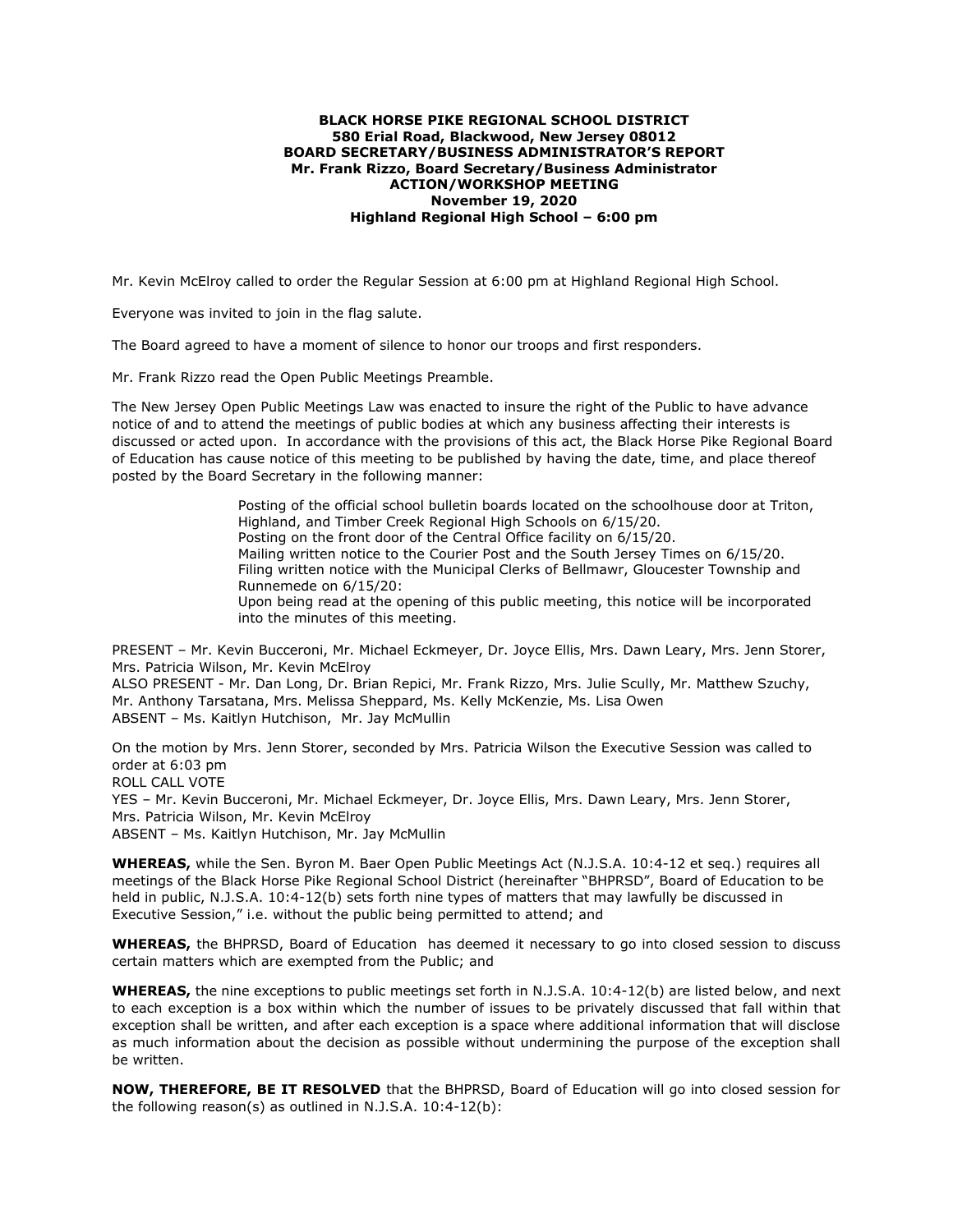☒Any matter which, by express provision of Federal Law, State Statute or Rule of Court shall be rendered confidential or excluded from discussion in public

☐Any matter in which the release of information would impair a right to receive funds from the federal government;

 $\Box$ Any matter the disclosure of which constitutes an unwarranted invasion of individual privacy such as any records, data, reports, recommendations, or other personal material of any educational, training, social service, medical, health, custodial, child protection, rehabilitation, legal defense, welfare, housing, relocation, insurance and similar program or institution operated by a public body pertaining to any specific

individual admitted to or served by such institution or program, including but not limited to information relative to the individual's personal and family circumstances, and any material pertaining to admission, discharge, treatment, progress or condition of any individual, unless the individual concerned (or, in the case of a minor or incompetent, his guardian) shall request in writing that the same be disclosed publically;

☐Any collective bargaining agreement, or the terms and conditions of which are proposed for inclusion in any collective bargaining agreement, including the negotiation of terms and conditions with employees or representatives of employees of the public body

☐Any matter involving the purpose, lease or acquisition of real property with public funds, the setting of bank rates or investment of public funds where it could adversely affect the public interest if discussion of such matters were disclosed;

☐Any tactics and techniques utilized in protecting the safety and property of the public provided that their disclosure could impair such protection;

☒Any investigations of violations or possible violations of the law; including, but not limited to HIB cases.

☒Any pending or anticipated litigation or contract negotiation in which the public body is or may become a party. Any matters falling within the attorney-client privilege, to the extent that confidentiality is required in order for the attorney to exercise his ethical duties as a lawyer;

☒Any matter involving the employment, appointment, termination of employment, terms and conditions of employment, evaluation of the performance, promotion or disciplining of any specific prospective public officer or employee or current public officer or employee employed or appointed by the public body, unless all individual employees or appointees whose rights could be adversely affected request in writing that such matter or matters be discussed at a public meeting;

☐Any deliberation of a public body occurring after a public hearing that may result in the imposition of a specific civil penalty upon the responding party or the suspension or loss of a license or permit belonging to the responding party as a result of an act of omission for which the responding party bears responsibility;

**WHEREAS,** the length of the Executive Session is undetermined; however, the BHPRSD, Board of Education will make every attempt to estimate the time of the session prior to convening the session after which the public meeting shall reconvene at 7:00 pm and the BHPRSD, Board of Education will proceed with business.

**NOW, THEREFORE, BE IT RESOLVED,** that the BHPRSD, Board of Education will go into Executive Session for only the above stated reasons;

**BE IT FURTHER RESOLVED** that the BHPRSD, Board of Education hereby declares that its discussion of the aforementioned subject(s) may be made public at a time when the BHPRSD, Board of Education attorney advises that the disclosure of the discussion will not detrimentally affect any right, interest or duty of the school district or any other entity with respect to said discussion.

**BE IT FURTHER RESOLVED** that the BHPRSD, Board of Education, for the aforementioned reasons, hereby declares that the public is excluded from the portion of the meeting during which the above discussion shall take place and hereby directs the board secretary to take the appropriate action to effectuate the terms of this resolution.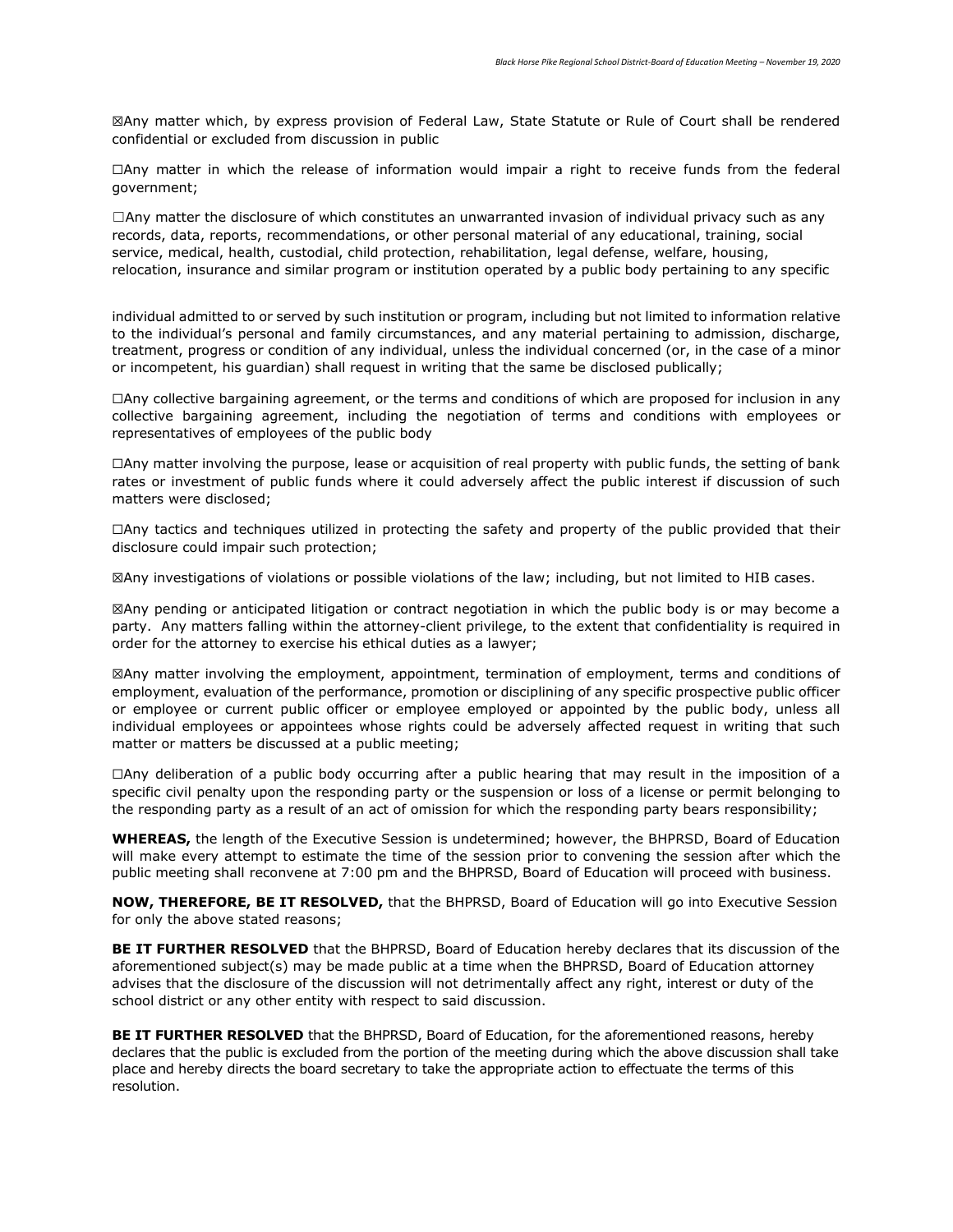**BE IT FURTHER RESOLVED** that the Board Secretary on the next business day following this meeting, shall furnish a copy of this resolution to any member of the public who requests one at the fees allowed by N.J.S.A. 47:1A-1 et seq.

On the motion of Mrs. Patricia Wilson, seconded by Mrs. Jenn Storer, the Board of Education adjourned from Executive Session at 7:00 pm.

ROLL CALL VOTE

YES – Mr. Kevin Bucceroni, Mr. Michael Eckmeyer, Dr. Joyce Ellis, Mrs. Dawn Leary, Mrs. Jenn Storer, Mrs. Patricia Wilson, Mr. Kevin McElroy

ABSENT – Ms. Kaitlyn Hutchison, Mr. Jay McMullin

Mr. Kevin McElory asked for any emergency items.

Mr. Kevin McElroy asked for public comment.

## **A. INFORMATION ITEMS**

#### **1. Required Monthly Drills- Nothing to Report**

|                                               | Date       | Time               | Evac Time        | Type of Drill                 |  |
|-----------------------------------------------|------------|--------------------|------------------|-------------------------------|--|
|                                               |            |                    |                  |                               |  |
| <b>Triton</b>                                 | 10/13/2020 | $11:15$ am         | 10 minutes       | Security Communications Drill |  |
|                                               | 10/23/2020 | 7:37am             | 3 mins. 15 secs. | Fire Drill                    |  |
|                                               | 10/27/2020 | $11:15$ am         | 2 mins, 46 secs. | Fire Drill                    |  |
| Highland                                      | 10/20/2020 | $12:50 \text{ pm}$ | 3 minutes        | Security Communications Drill |  |
|                                               | 10/23/2020 | $7:42$ am          | 3 minutes        | Fire Drill                    |  |
|                                               | 10/27/2020 | $7:35$ am          | 2 minutes        | Fire Drill                    |  |
| <b>Timber Creek</b>                           | 10/23/2020 | $1:00$ pm          | 10 minutes       | Security Communications Drill |  |
|                                               | 10/27/2020 | $7:35$ am          | 6 mins. 3 secs.  | Fire Drill                    |  |
|                                               | 10/30/2020 | $11:45$ am         | 11 min. 53 secs. | Fire Drill                    |  |
| <b>Bus Evacuations - See attached exhibit</b> |            |                    |                  |                               |  |

#### **2. Board Attendance**

#### **3. Committee Meeting Schedule/Reports**

| Curriculum/Special Ed/Student Affairs | Nothing to Report |
|---------------------------------------|-------------------|
| Facilities/Security/Transportation    | Nothing to Report |
| Finance/Technology                    | Nothing to Report |
| Negotiations                          | Nothing to Report |
| Personnel                             | Nothing to Report |
| Policy/Planning                       | Nothing to Report |
| Public Relations/Media/Bd Relations   | Nothing to Report |
| <b>Shared Services</b>                | Nothing to Report |

## **B. MANDATED MONTHLY ACTION ITEMS**

Mr. Frank Rizzo presented Item #6B: 1, 2, 3, 4, 5 for approval. On the motion of Mrs. Patricia Wilson, seconded by Mrs. Jenn Storer, Item #6B: 1, 2, 3, 4, 5: approved. YES – Mr. Kevin Bucceroni, Mr. Michael Eckmeyer, Dr. Joyce Ellis, Mrs. Dawn Leary, Mrs. Jenn Storer, Mrs. Patricia Wilson, Mr. Kevin McElroy ABSENT – Ms. Kaitlyn Hutchison, Mr. Jay McMullin

#### **1. Minutes**

Move that the Board of Education act to approve the minutes of the following meetings as submitted by the Board Secretary/Business Administrator and that the Executive Session minutes be released to the public for all items that no longer need to be held confidential:

Minutes of September 17, 2020 Exec Session released to the publicMinutes of October 22, 2020 Workshop/Action Minutes of October 22, 2020 Exec Session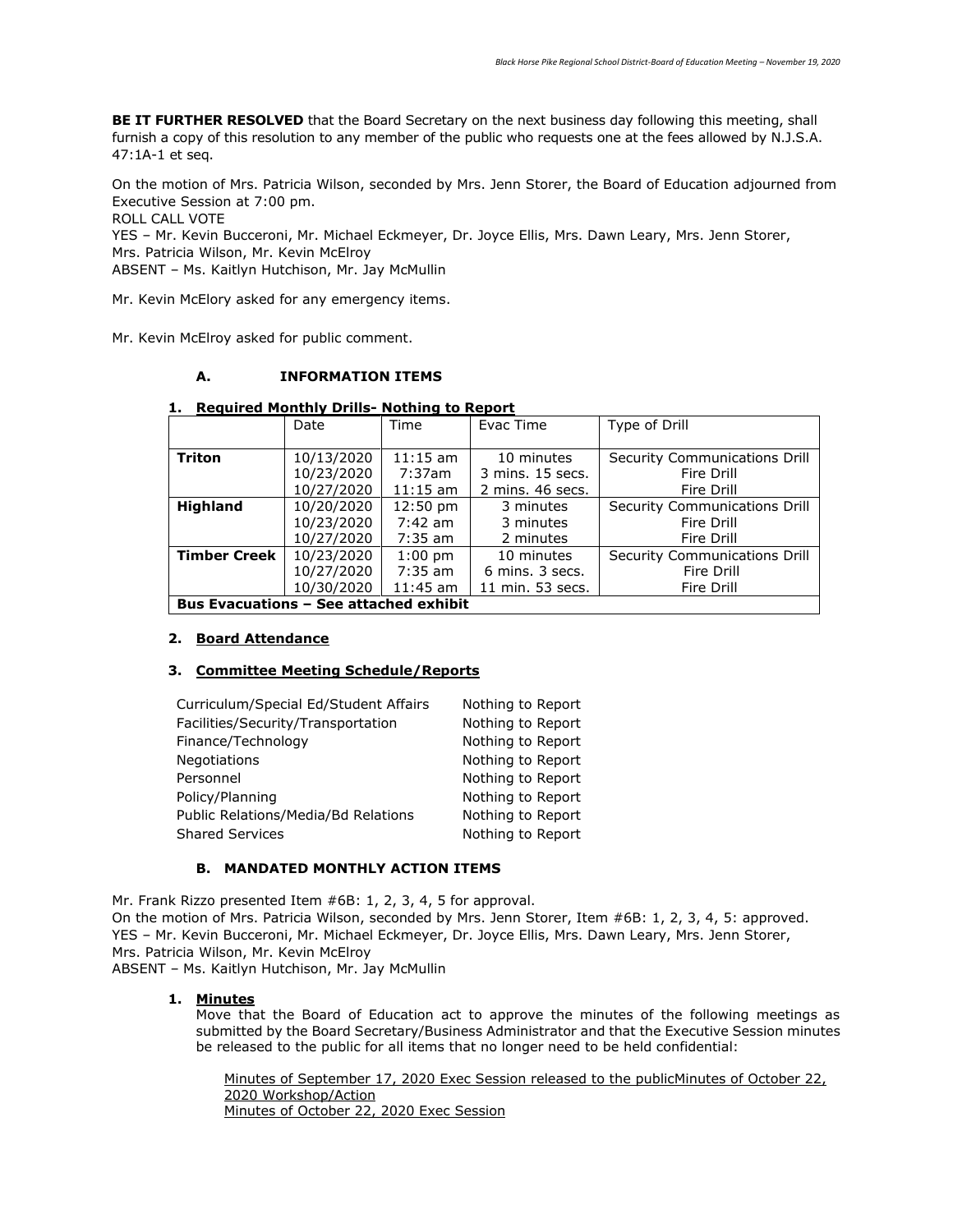#### **2. Budget/Account Transfers**

Move to approve the Budget Transfers as shown.

#### **3. Bill List**

Move that the bills submitted be paid and the officers' action in making payment therefore is hereby approved.

#### **4. Cash/Wire Transfers**

Move that the Board of Education approve the cash/wire transfers as shown.

#### **5. Board Secretary/Business Administrator's Report**

Move that the Board of Education approve the report of the Board Secretary/Business Administrator.

Mr. Frank Rizzo presented Item #6B: 6, 7, 8, 9, 10 for approval.

On the motion of Mr. Michael Eckmeyer, seconded by Mrs. Patricia Wilson, Item #6B: 6, 7, 8, 9, 10: approved.

ROLL CALL VOTE

YES – Mr. Kevin Bucceroni, Mr. Michael Eckmeyer, Dr. Joyce Ellis, Mrs. Dawn Leary, Mrs. Jenn Storer, Mrs. Patricia Wilson, Mr. Kevin McElroy

ABSENT – Ms. Kaitlyn Hutchison, Mr. Jay McMullin

## **6. Reconciliation of Statements Report**

Reconciliation of Statements Report in accordance with 18A:17-36 and 18A:17-9 for the month October 2020. The Reconciliation Report and Secretary's report are in agreement for the month of October 2020. Move that the Board of Education approve the Reconciliation of Statements report. (see attached exhibit)

## **7. Budget Certification**

## **BOARD'S CERTIFICATION**

Board of Education Certification – pursuant to N.J.A.C. 6A:23A – 16.10 (c) 4 We certify that after review of the secretary's monthly financial report (appropriations section) and upon consultation with the appropriate district officials, that to the best of our knowledge no major accounts or fund has been over expended in violation of N.J.A.C. 6A:23A – 16.10 (b) and that sufficient funds are available to meet the district's financial obligations for the remainder of the fiscal year.

#### **BOARD SECRETARY'S CERTIFICATION**

 Board Secretary's Report in accordance with 18A: 17-36 and 18A: 17-9 for the month of October 2020. The Board Secretary certifies that no line item account has been over expended in violation of N.J.A.C. 6A: 23A – 16.10 (c) 3 and that sufficient funds are available to meet the district's financial obligations for the remainder of the fiscal year.

### **CHANGE IN ANTICIPATED REVENUE**

Board Secretary in accordance with N.J.A.C. 6A:23A – 16.10 (c) 2 certifies that there are no changes in anticipated revenue amounts or revenue sources.

#### **8. Cafeteria Fund Analysis**

Move that the Board of Education approve the Cafeteria Fund Analysis.

#### **9. Student Activity Account Report**

#### **10. Use of Facilities – Nothing to Report**

#### **C. Other Monthly Action Items**

Mr. Frank Rizzo presented Item #6C: 1, 2, 3, 4 for approval.

On the motion of Mrs. Jenn Storer, seconded by Mrs. Patricia Wilson, Item #6C: 1, 2, 3, 4: approved. ROLL CALL VOTE

YES – Mr. Kevin Bucceroni, Mr. Michael Eckmeyer, Dr. Joyce Ellis, Mrs. Dawn Leary, Mrs. Jenn Storer, Mrs. Patricia Wilson, Mr. Kevin McElroy

ABSENT – Ms. Kaitlyn Hutchison, Mr. Jay McMullin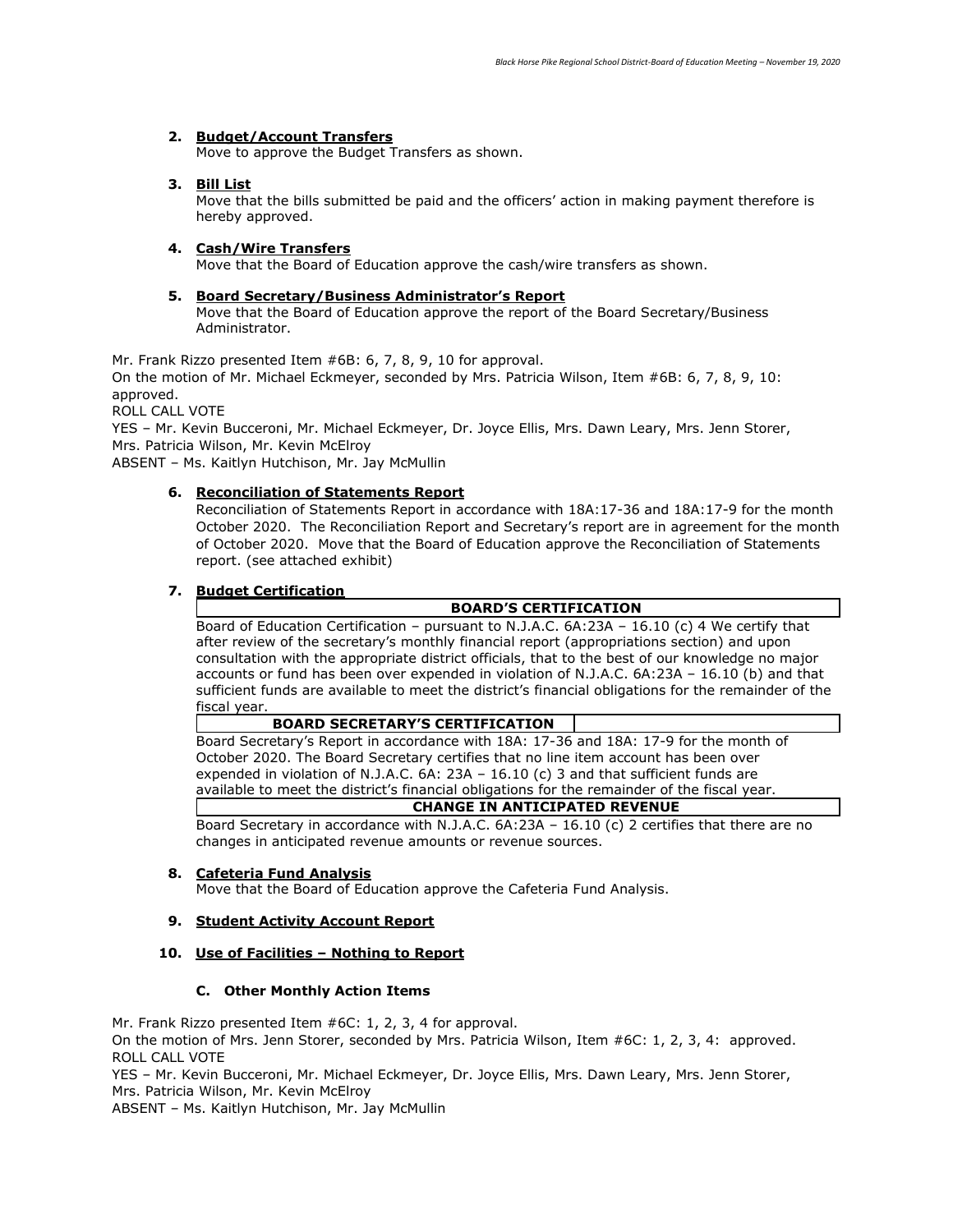## **1. SOA Facilities Checklist**

 Move that the Board of Education approve the Health and Safety Evaluation of School Buildings Checklist Statement of Assurance for the School Year 2020-2021. (see attached exhibit)

## **2. McKinney-Vento/DCP&P-Tuition Placements**

 Move that the Board of Education approve the tuition placements for the students listed within the attached exhibit, in accordance with the McKinney-Vento Act, as well as the Department of Children and Families, Division of Child Protection and Permanency. (see attached exhibit)

#### **3. Tuition Contracts**

Move that the Board of Education approve tuition contracts. (see attached exhibit)

#### **4. Coronavirus Relief Fund Grant**

 Move that the Board of Education accepts the Coronavirus Relief Fund Grant in the amount of \$ 255,564.00.

Mr. Frank Rizzo presented Item #6C: 5, 6, 7 for approval. On the motion of Mrs. Jenn Storer, seconded by Mrs. Dawn Leary, Item #6C: 5, 6, 7: approved. ROLL CALL VOTE

YES – Mr. Kevin Bucceroni, Mr. Michael Eckmeyer, Dr. Joyce Ellis, Mrs. Dawn Leary, Mrs. Jenn Storer, Mrs. Patricia Wilson, Mr. Kevin McElroy

ABSENT – Ms. Kaitlyn Hutchison, Mr. Jay McMullin

## **5. Amended IDEA Grant**

Move that the Board of Education authorize the submission and acceptance of the amended IDEA Grant in the amount of \$ 983,753.00 which incorporates the \$ 97,260.00 carryover from 19/20. (see attached exhibit)

#### **6. 2020 NSLP Equipment Assistance Grant**

Move that the Board of Education authorize the submission of the 2020 NSLP Equipment Assistance Grant. The Grant will be used to install an outside Cooler/ Refrigerator at Highland High school.

#### **7. CARES Grant**

Move that the Board of Education authorize and accept the CARES Grant in the amount of \$ 448,209.00.

## **A. PERSONNEL**

Dr. Repici presented Item #7A: 1, 2, 3, 4, 5, 6, 7, 8, 9, 10 for approval. On the motion of Mr. Michael Eckmeyer, seconded by Mrs. Patricia Wilson, Item #7A: 1, 2, 3, 4, 5, 6, 7, 8, 9, 10: approved. ROLL CALL VOTE

YES – Mr. Kevin Bucceroni, Mr. Michael Eckmeyer, Dr. Joyce Ellis, Mrs. Dawn Leary, Mrs. Jenn Storer, Mrs. Patricia Wilson, Mr. Kevin McElroy

ABSENT – Ms. Kaitlyn Hutchison, Mr. Jay McMullin

ABSTAINED FROM #7A: 1 – Mrs. Dawn Leary

## **1. Co-curriculum Appointments**

The Superintendent recommends the persons shown on schedule A, highlighted in yellow, be appointed to the listed co-curriculum/athletic coaching positions at the stipends shown for the 2020-2021 school year and are paid for time served in the positions. Approval is recommended.

#### **2. Resolution for Emergency Hiring Nothing to Report**

We are now required to submit each month to the County Education Office a list of persons we have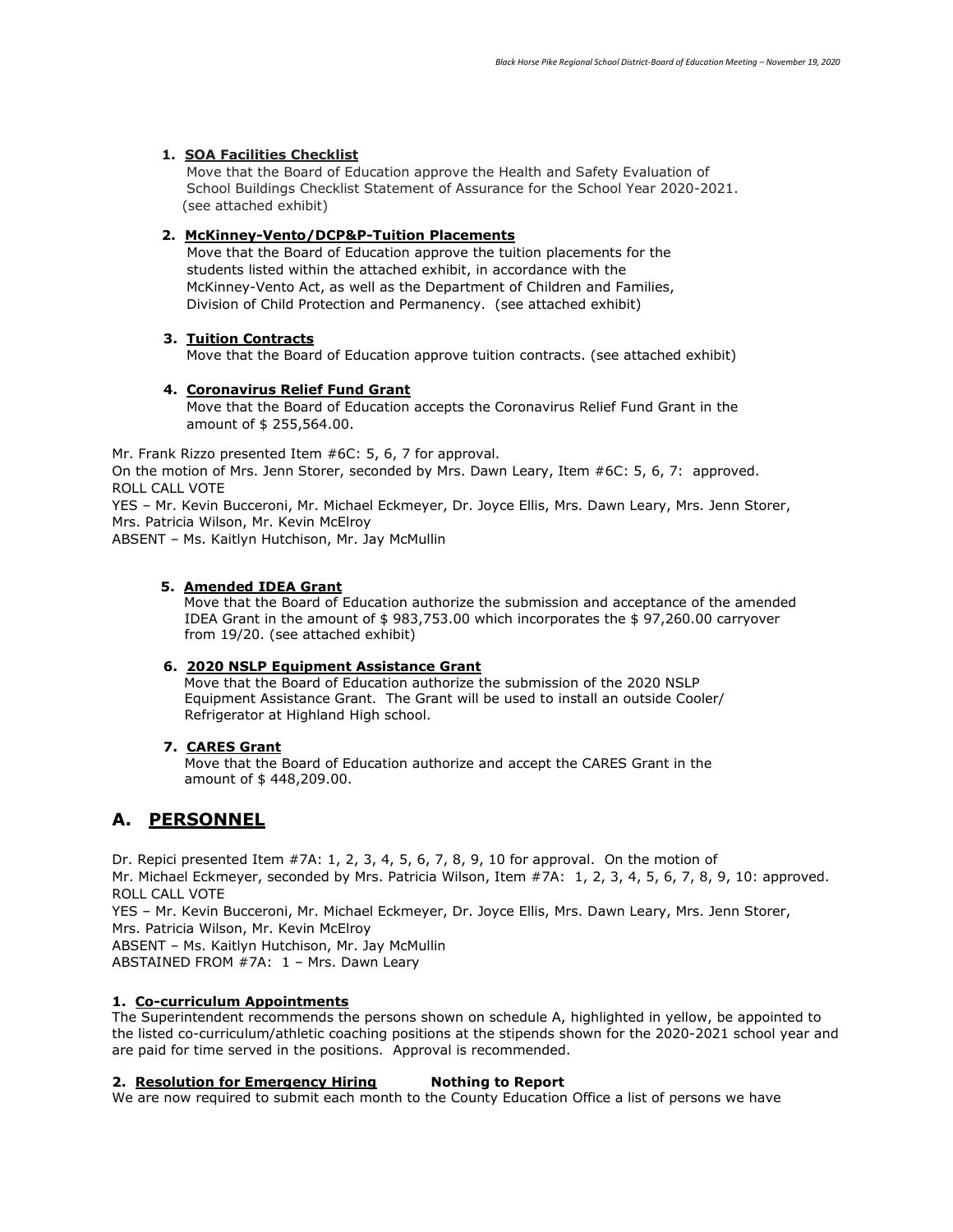hired that have not yet received final approval of their criminal history check. The Superintendent recommends approval of the resolution shown on SCHEDULE B that lists those persons and the positions to which they have been appointed.

#### **3. Appointment: Per Diem Substitute**

The persons listed on SCHEDULE C are recommended for employment as per diem substitute staff for the 2020-2021 school year, pending completion of all pre-employment requirements. Certificates held and compensation rates are also shown. Approval is recommended.

#### **4. Approval: Professional Development/School Business Requests**

The Superintendent recommends approval of the Professional Development/School Business requests shown on SCHEDULE D. Details of these requests and costs to the district are shown on the schedule.

#### **5. Revised Appointment: Wellness Committee**

The Superintendent recommends the revised appointment of the employees on the attached schedule as the Wellness Committee for the 2020-2021 school year. Details are shown on SCHEDULE I.

#### **6. Appointment: Support Staff**

The Superintendent recommends the appointment of the new hires for the school year 2020-2021. Details of the assignment and salary are shown on SCHEDULE J.

#### **7. Appointment: Online Math Tutors**

The Superintendent recommends the appointment of the individuals listed on the attached schedule as Online Math Tutors for the school year 2020-2021. Details of the assignment and salary are shown on SCHEDULE L.

#### **8. Approval Resignation**

**R. Zielinski,** a Special Education Aide at Timber Creek High School, has submitted a letter of resignation, to be effective November 30, 2020. The Superintendent recommends acceptance of the resignation.

#### **9. Approval: Leave of Absence**

The Superintendent requests Board of Education approve the leave of absence for the following employees:

#0991, has requested a leave of absence beginning February 1, 2021 through March 15, 2021, using sick days; March 16, 2021 through June 2, 2021 unpaid; September 6, 2021 through October 22, 2021 unpaid.

#0664, has requested FMLA beginning January 4, 2021 through April 5, 2021.

#1867, has requested an unpaid leave of absence November 16, 2020 through November 20, 2020.

#1533, has requested a leave of absence beginning immediately through November 30, 2020, using sick days.

#### **10. Appointment: Mentors 2020-2021 School Year**

The Superintendent requests Board of Education appointment of the Mentors for Beginning Teacher Induction Program 2020-2021. Details are shown on SCHEDULE N.

Dr. Repici presented Item #7A: 11, 12, 13, 14, 15 for approval. On the motion of Mrs. Jenn Storer, seconded by Mrs. Patricia Wilson, Item #7A: 11, 12, 13, 14, 15: approved. ROLL CALL VOTE

YES – Mr. Kevin Bucceroni, Mr. Michael Eckmeyer, Dr. Joyce Ellis, Mrs. Dawn Leary, Mrs. Jenn Storer, Mrs. Patricia Wilson, Mr. Kevin McElroy

ABSENT – Ms. Kaitlyn Hutchison, Mr. Jay McMullin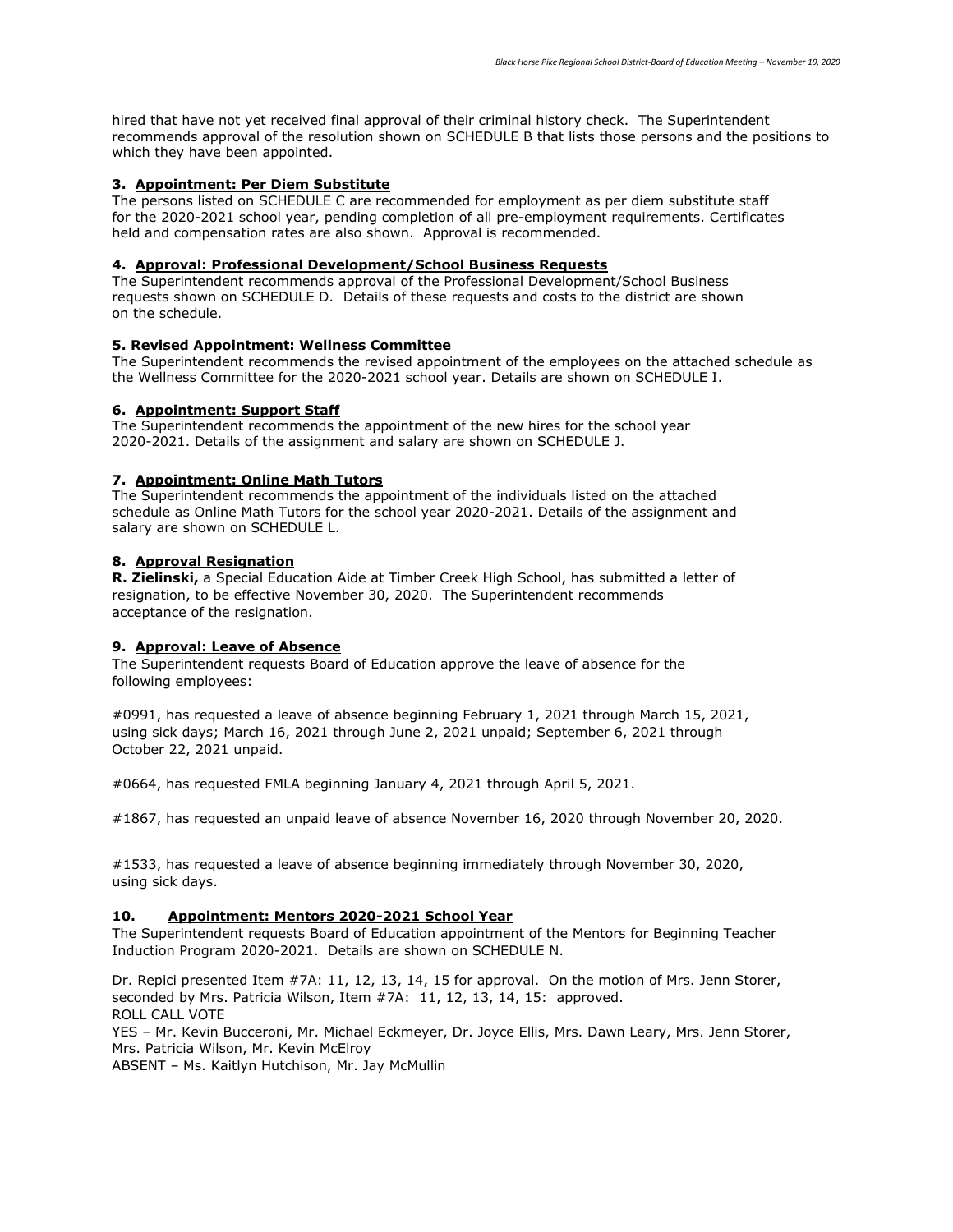#### **11. Appointment: Revised Academic Enhancement Committee**

The Superintendent recommends the appointment of the employees on the revised attached schedule as the Academic Enhancement Committee for the 2020-2021 school year. Details are shown on SCHEDULE P.

### **12. Approval: Salary Adjustments**

The Superintendent recommends the approval of the salary adjustments for the following employees listed on the attached schedule. Details of the salaries are shown on SCHEDULE Q.

## **13. Approval: Stipend Adjustments**

The Superintendent recommends the approval of the stipend adjustments for the following employees listed on the attached schedule. Details of the stipend adjustments are shown on SCHEDULE R.

#### **14. Approval: Change in Assignment**

The Superintendent recommends Board of Education approval of the change in assignment for the individual listed on the schedule for the 2020-2021 school year. Details are shown on SCHEDULE S.

#### **15. Approval: Adjusted Office Staff Salary Guide**

The Superintendent recommends the approval of the adjusted office staff salary guide. Details of the salaries are shown on SCHEDULE T.

# **B. ATHLETICS**

Dr. Repici presented Item #7B: 1 for approval. On the motion of Mrs. Jenn Storer, seconded by Mr. Michael Eckmeyer, Item #7B: 1 approved.

ROLL CALL VOTE

YES – Mr. Kevin Bucceroni, Mr. Michael Eckmeyer, Dr. Joyce Ellis, Mrs. Dawn Leary, Mrs. Jenn Storer, Mrs. Patricia Wilson, Mr. Kevin McElroy

ABSENT – Ms. Kaitlyn Hutchison, Mr. Jay McMullin

## **1. 2021-2022 Tri County Conference Proposed Budget and Ticket Prices**

The Superintendent recommends approval of the 2021-2022 Tri County Conference proposed budget and ticket prices. Details are shown on the attached schedule H.

# **C. POLICY**

Dr. Repici presented Item #7C: 1, 2 for approval. On the motion of Mrs. Jenn Storer, seconded by Mrs. Dawn Leary, Item #7C: 1, 2 approved.

ROLL CALL VOTE

YES – Mr. Kevin Bucceroni, Mr. Michael Eckmeyer, Dr. Joyce Ellis, Mrs. Dawn Leary, Mrs. Jenn Storer, Mrs. Patricia Wilson, Mr. Kevin McElroy

ABSENT – Ms. Kaitlyn Hutchison, Mr. Jay McMullin

## **1. Policies Second Reading**

- 1220.1 Employment of Assistant Superintendent, Business Administrator/Board Secretary, Certified Professionals and Support Staff
- 1620 Administrative Employment Contracts
- 1648 Restart and Recovery Plan
- 1648.03 Restart and Recovery Plan-Full-Time Remote Instruction
- 2431 Athletic Competition
- 4431.3 New Jersey's Family Leave Insurance Program
- 2464 Gifted and Talented Pupils
- 5330.05 Seizure Action Plan
- 6470.01 Electronic Funds Transfer and Claimant Certification
- 7440 School District Security
- 7510 Use of School Facilities
- 8420 Emergency and Crisis Situations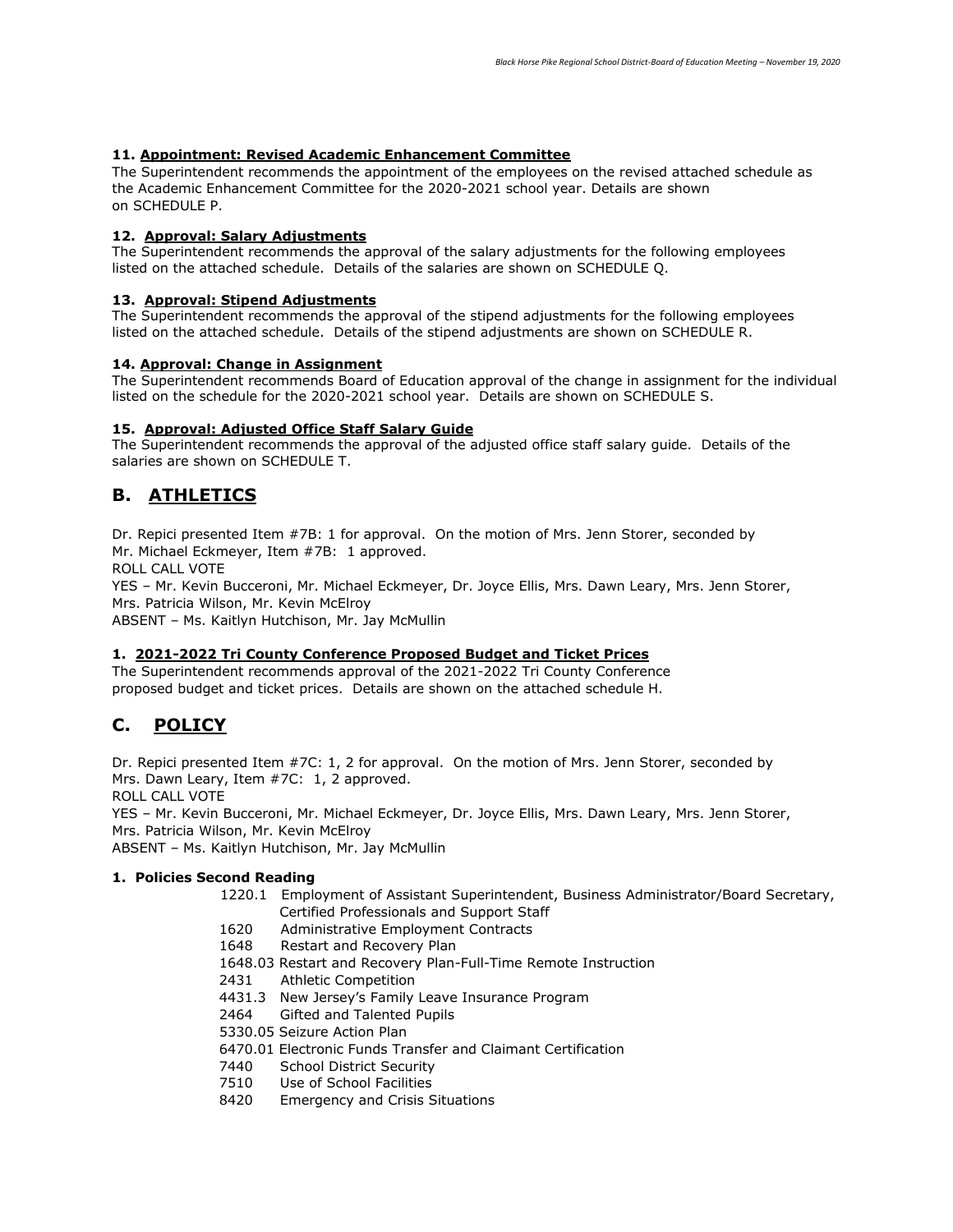- 8561 Procurement Procedures for School Nutrition Programs
- 8600 Transportation

## **2. Regulations Second Reading**

2431.1 Emergency Procedures for Sports and Other Athletic

- 5330.05Seizure Action Plan
- 6470.01Electronic Funds Transfer
- 7440 School District Security
- 7510 Use of School Facilities
- 8630 Emergency School Bus Procedures

## **H. MISCELLANEOUS**

Dr. Repici presented Item #7H: 1, 2, 3, 4, 5 for approval. On the motion of Mr. Michael Eckmeyer, seconded by Mrs. Dawn Leary, Item #7H: 1, 2, 3, 4, 5 approved. ROLL CALL VOTE

YES – Mr. Kevin Bucceroni, Mr. Michael Eckmeyer, Dr. Joyce Ellis, Mrs. Dawn Leary, Mrs. Jenn Storer, Mrs. Patricia Wilson, Mr. Kevin McElroy

ABSENT – Ms. Kaitlyn Hutchison, Mr. Jay McMullin

## **1. Special Education - Out of District Placements 2020-2021**

For the school year 2020-2021, the Child Study Team has placed the classified students listed on SCHEDULE E in special education institutions believed to be the best staffed and equipped to deal with the specific learning disabilities identified for these students. Acknowledgement of the Board of Education for these placements is requested.

## **2. Harassment Intimidation & Bullying (HIB) Investigations Nothing to Report**

Be it resolved that the Black Horse Pike Regional School District Board of Education acknowledges that the HIB investigations were presented within the Executive Session portion of the November 19, 2020 Board of Education Meeting by the Superintendent of Schools and the District Anti-Bullying Coordinator. Details are shown on SCHEDULE F.

Be it resolved that the Black Horse Pike Regional School District Board of Education approves the results of the HIB Investigations that were presented and acknowledged within Executive Session portion of the December 17, 2020 Board of Education Meeting by the Superintendent of Schools and the District Anti-Bullying Coordinator. Details are shown on the attached schedule.

#### **3. Approval Curriculum 2020-2021**

The Superintendent recommends Board of Education approval of the following Curricula: Physical Activity for Wellness 9-12

#### **4. Approval: Youth for Politics Club**

The Superintendent recommends Board of Education approval of the Youth for Politics Club at Timber Creek High School for the 2020-2021 school Year. Details are shown on the attached SCHEDULE K.

## **5. NJQSAC District Performance Review**

The Superintendent recommends the Board of Education attests to the accuracy of the NJ QSAC District Performance Review and approve the submission of the DPR, Declaration page and board resolution to the NJ Department of education. Details are shown on SCHEDULE O.

Ms. Kaitlyn Hutchison joined the meeting at 7:20 pm

Dr. Repici reviewed Camden County Covid-19 numbers and recommendation for school to switch to remote learning model. Dr. Repici recommends we switch to a remote only learning model 11/30/2020 - 01/08/2021.

NJSIAA revised program for winter sports.

Teachers have the option to use classrooms while remote.